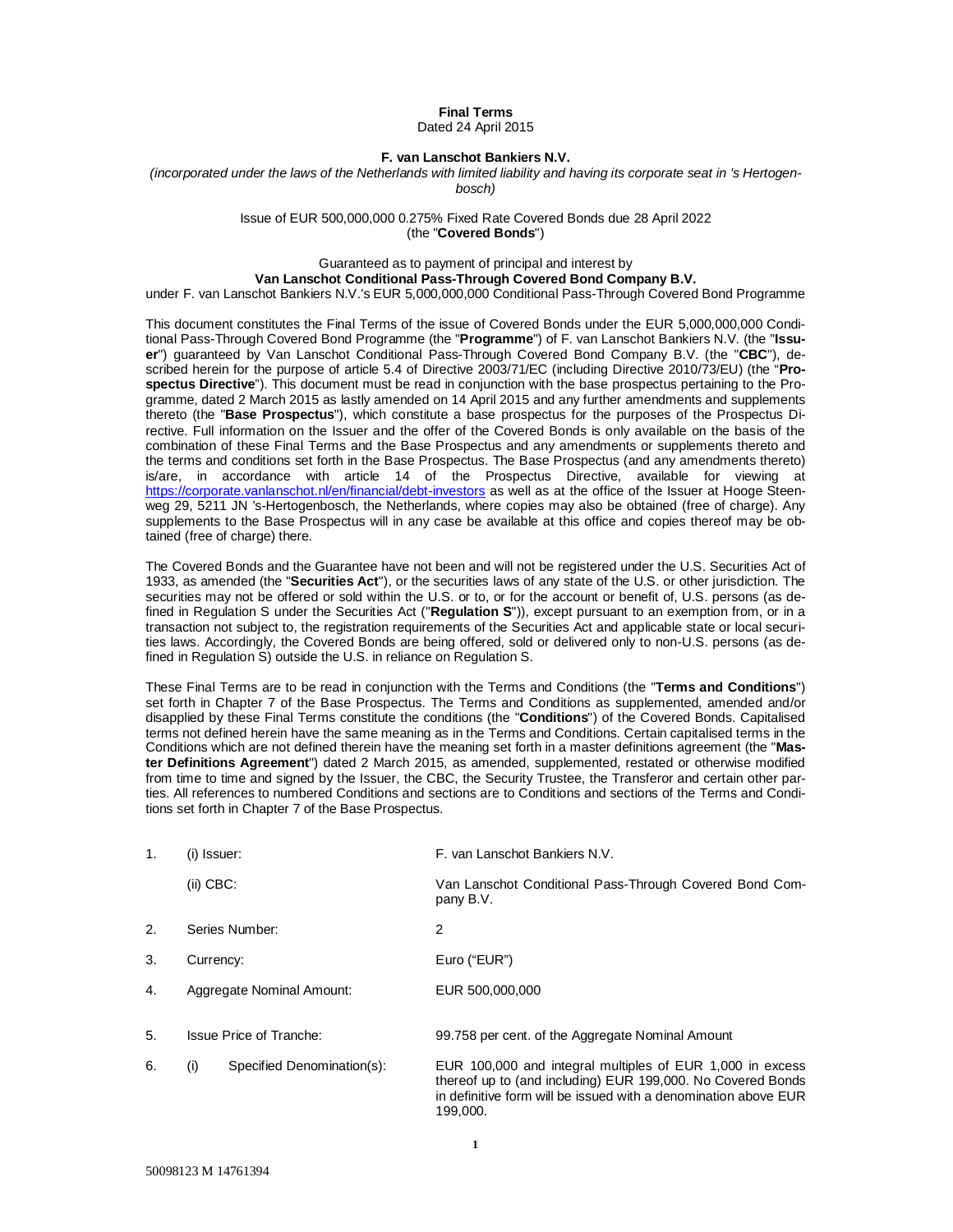|                             | (ii)                     | <b>Calculation Amount:</b>                                       | EUR 1,000                                                                                                                                                                                                                                                                                                                                                  |
|-----------------------------|--------------------------|------------------------------------------------------------------|------------------------------------------------------------------------------------------------------------------------------------------------------------------------------------------------------------------------------------------------------------------------------------------------------------------------------------------------------------|
| 7.                          | (i)                      | <b>Issue Date:</b>                                               | 28 April 2015                                                                                                                                                                                                                                                                                                                                              |
|                             | (ii)                     | Interest Commencement Date:                                      | For the Fixed Rate period (the period from (and including) the<br>Issue Date to (but excluding) the Maturity Date or, if earlier, the<br>date on which a Breach of Amortisation Test Notice has been<br>served): the Issue Date.                                                                                                                           |
|                             |                          |                                                                  | For the extension Fixed Rate period (the period from (and in-<br>cluding) the Maturity Date or if earlier, the date on which a<br>Breach of Amortisation Test Notice has been served to (but ex-<br>cluding) the Extended Due for Payment Date): the Maturity<br>Date or, if earlier, the date on which a Breach of Amortisation<br>Test Notice is served. |
| 8.<br><b>Maturity Date:</b> |                          |                                                                  | 28 April 2022                                                                                                                                                                                                                                                                                                                                              |
|                             |                          | <b>Extended Due for Payment Date:</b>                            | 28 April 2054                                                                                                                                                                                                                                                                                                                                              |
| 9.                          | Interest Basis:          |                                                                  | For the Fixed Rate period (the period from (and including) the<br>Issue Date to (but excluding) the Maturity Date or, if earlier, the<br>date on which a Breach of Amortisation Test Notice has been<br>served): 0.275 per cent. Fixed Rate per annum.                                                                                                     |
|                             |                          |                                                                  | If payment of the Guaranteed Final Redemption Amount is de-<br>ferred in whole or in part, for the period from (and including) the<br>Maturity Date or, if earlier, the date on which a Breach of Amor-<br>tisation Test Notice has been served to (and excluding) the Ex-<br>tended Due for Payment Date: 0.275 per cent Fixed Rate per<br>annum          |
| 10.                         |                          | Redemption/Payment Basis:                                        | Redemption at par                                                                                                                                                                                                                                                                                                                                          |
| 11.                         |                          | Change of Interest Basis or Redemption/<br><b>Payment Basis:</b> | Not Applicable                                                                                                                                                                                                                                                                                                                                             |
| 12.                         |                          | Put/Call Options:                                                | Not Applicable                                                                                                                                                                                                                                                                                                                                             |
| 13.                         |                          | Status of the Covered Bonds:                                     | Unsubordinated, unsecured, guaranteed                                                                                                                                                                                                                                                                                                                      |
| 14.                         | Status of the Guarantee: |                                                                  | Unsubordinated, secured (indirectly, through a parallel debt),<br>unguaranteed                                                                                                                                                                                                                                                                             |
| 15.                         | Method of distribution:  |                                                                  | Syndicated                                                                                                                                                                                                                                                                                                                                                 |

# *PROVISIONS RELATING TO INTEREST (IF ANY) PAYABLE*

| 16. | <b>Fixed Rate Covered Bond Provisions:</b> |                                                             | Applicable to but excluding the Maturity Date, or if<br>earlier, the date on which a Breach of Amortisation Test Notice<br>has been served             |
|-----|--------------------------------------------|-------------------------------------------------------------|--------------------------------------------------------------------------------------------------------------------------------------------------------|
|     | (i)                                        | Rate(s) of Interest:                                        | 0.275 per cent. per annum payable annually in arrear                                                                                                   |
|     | (ii)                                       | Interest Payment Date(s):                                   | 28 April in each year commencing on 28 April 2016, up to and<br>including the Maturity Date, if applicable subject to the Busi-<br>ness Day Convention |
|     | (iii)                                      | Fixed Coupon Amount(s):                                     | EUR 2.75 per Calculation Amount                                                                                                                        |
|     | (iv)                                       | Broken Amount(s):                                           | Not Applicable                                                                                                                                         |
|     | (v)                                        | <b>Business Day Convention</b><br>- Business Day Convention | <b>Following Business Day</b><br>Convention                                                                                                            |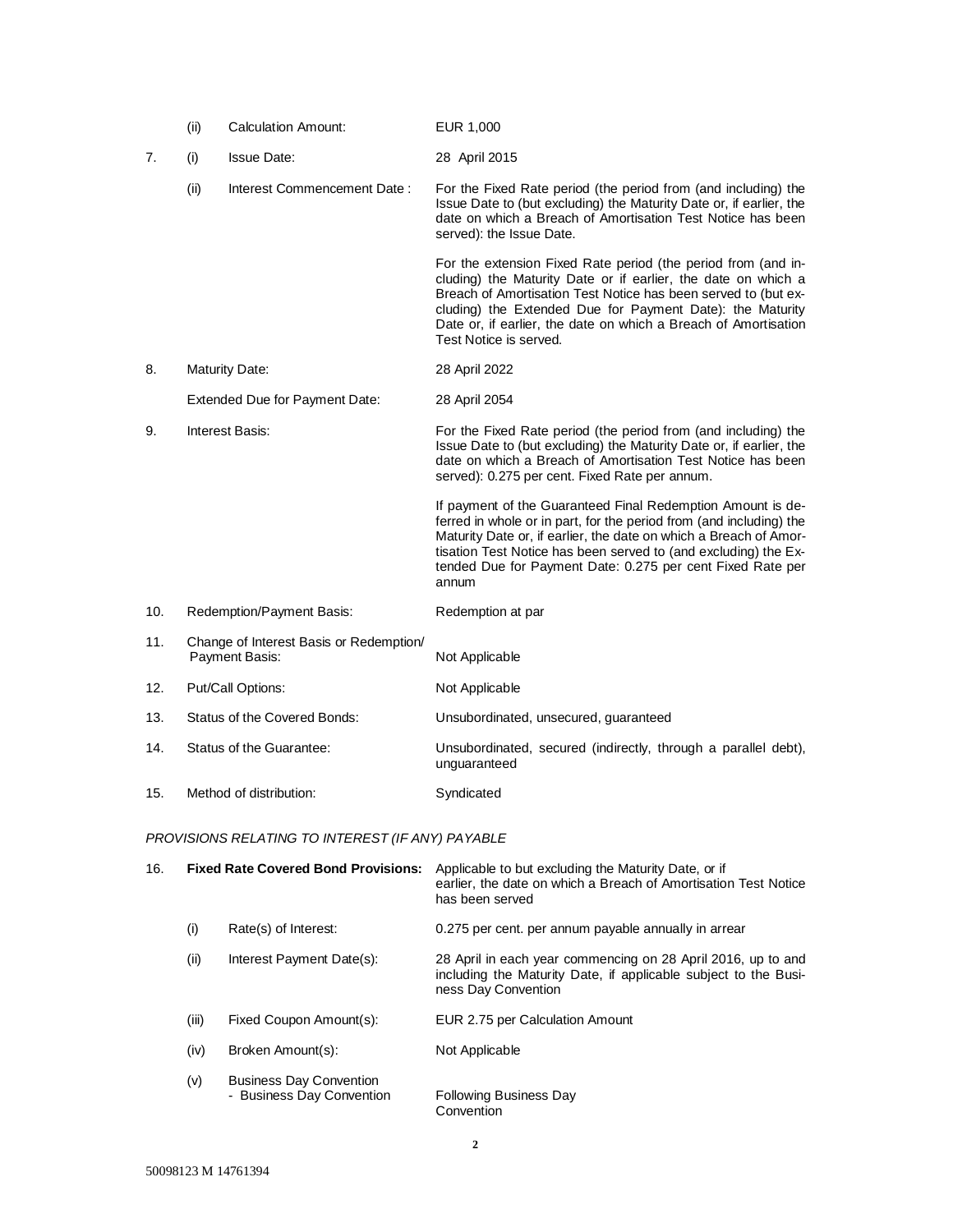|                                      |                                                                                                                                                        | - Adjustment or Unadjustment<br>for Interest Period                                                                  | Unadjusted                                                                                                                                                                                                                                                                                                                 |
|--------------------------------------|--------------------------------------------------------------------------------------------------------------------------------------------------------|----------------------------------------------------------------------------------------------------------------------|----------------------------------------------------------------------------------------------------------------------------------------------------------------------------------------------------------------------------------------------------------------------------------------------------------------------------|
|                                      | (vi)                                                                                                                                                   | <b>Fixed Day Count Fraction:</b>                                                                                     | Actual/Actual (ICMA)                                                                                                                                                                                                                                                                                                       |
| 17.                                  |                                                                                                                                                        | <b>Floating Rate Covered Bond</b><br><b>Provisions:</b>                                                              | Not Applicable                                                                                                                                                                                                                                                                                                             |
| 18.                                  | <b>Fixed Rate Covered Bond Provisions:</b><br>(also applicable for each Floating Rate<br>Covered Bond which switches to a<br>Fixed Rate Covered Bond): |                                                                                                                      | Applicable from and including the Maturity Date if payment of<br>the Guaranteed Final Redemption Amount is deferred in whole<br>or in part or, if earlier, applicable from and including the date on<br>which a Breach of the Amortisation Test Notice is served.                                                          |
|                                      | (i)                                                                                                                                                    | Rate(s) of Interest:                                                                                                 | 0.275 per cent per annum payable monthly in arrear                                                                                                                                                                                                                                                                         |
|                                      | (ii)                                                                                                                                                   | Interest Payment Date(s):                                                                                            | Each CBC Payment Date after the earlier of (i) the Maturity<br>Date up to and including the Extended Due for Payment Date<br>and (ii) the date on which a Breach of Amortisation Test Notice<br>is served, up to and including the Extended Due for Payment<br>Date, if applicable subject to the Business Day Convention. |
|                                      | (iii)                                                                                                                                                  | Interest Period:                                                                                                     | Each period from and including the Interest Payment Date to<br>but excluding the next subsequent Interest Payment Date.                                                                                                                                                                                                    |
|                                      | (iv)                                                                                                                                                   | <b>Business Day Convention</b><br>- Business Day Convention:<br>- Adjustment or Unadjustment<br>for Interest Period: | <b>Following Business Day</b><br>Convention<br>Unadjusted                                                                                                                                                                                                                                                                  |
|                                      | (v)                                                                                                                                                    | Fixed Day Count Fraction:                                                                                            | Actual/Actual (ICMA)                                                                                                                                                                                                                                                                                                       |
| PROVISIONS RELATING TO REDEMPTION    |                                                                                                                                                        |                                                                                                                      |                                                                                                                                                                                                                                                                                                                            |
| 19.                                  | <b>Issuer Call:</b>                                                                                                                                    |                                                                                                                      | Not Applicable                                                                                                                                                                                                                                                                                                             |
| 20.                                  | <b>Investor Put:</b>                                                                                                                                   |                                                                                                                      | Not Applicable                                                                                                                                                                                                                                                                                                             |
| 21.                                  | <b>Final Redemption Amount</b>                                                                                                                         |                                                                                                                      | EUR 1,000 per Calculation Amount.                                                                                                                                                                                                                                                                                          |
| つつ<br>Farly Redemntion Amount(s) ner |                                                                                                                                                        |                                                                                                                      |                                                                                                                                                                                                                                                                                                                            |

22. Early Redemption Amount(s) per Calculation Amount of each Covered Bond payable on redemption for taxation reasons, or on acceleration following an Issuer Event of Default as against the Issuer or a CBC Event of Default or other early redemption: As specified in Condition 7(e).

*GENERAL PROVISIONS APPLICABLE TO THE COVERED BONDS*

| 23. | Form of Covered Bonds: |                       | Bearer form                                                                                                                                                                                 |
|-----|------------------------|-----------------------|---------------------------------------------------------------------------------------------------------------------------------------------------------------------------------------------|
|     |                        |                       | Temporary Global Covered Bond exchangeable for a Perma-<br>nent Global Covered Bond which is exchangeable for Definitive<br>Covered Bonds only upon the occurrence of an Exchange<br>Event. |
| 24. | New Global Note form:  |                       | Applicable (see also item 39(vi))                                                                                                                                                           |
| 25. | a)                     | Exclusion of set-off: | Not Applicable                                                                                                                                                                              |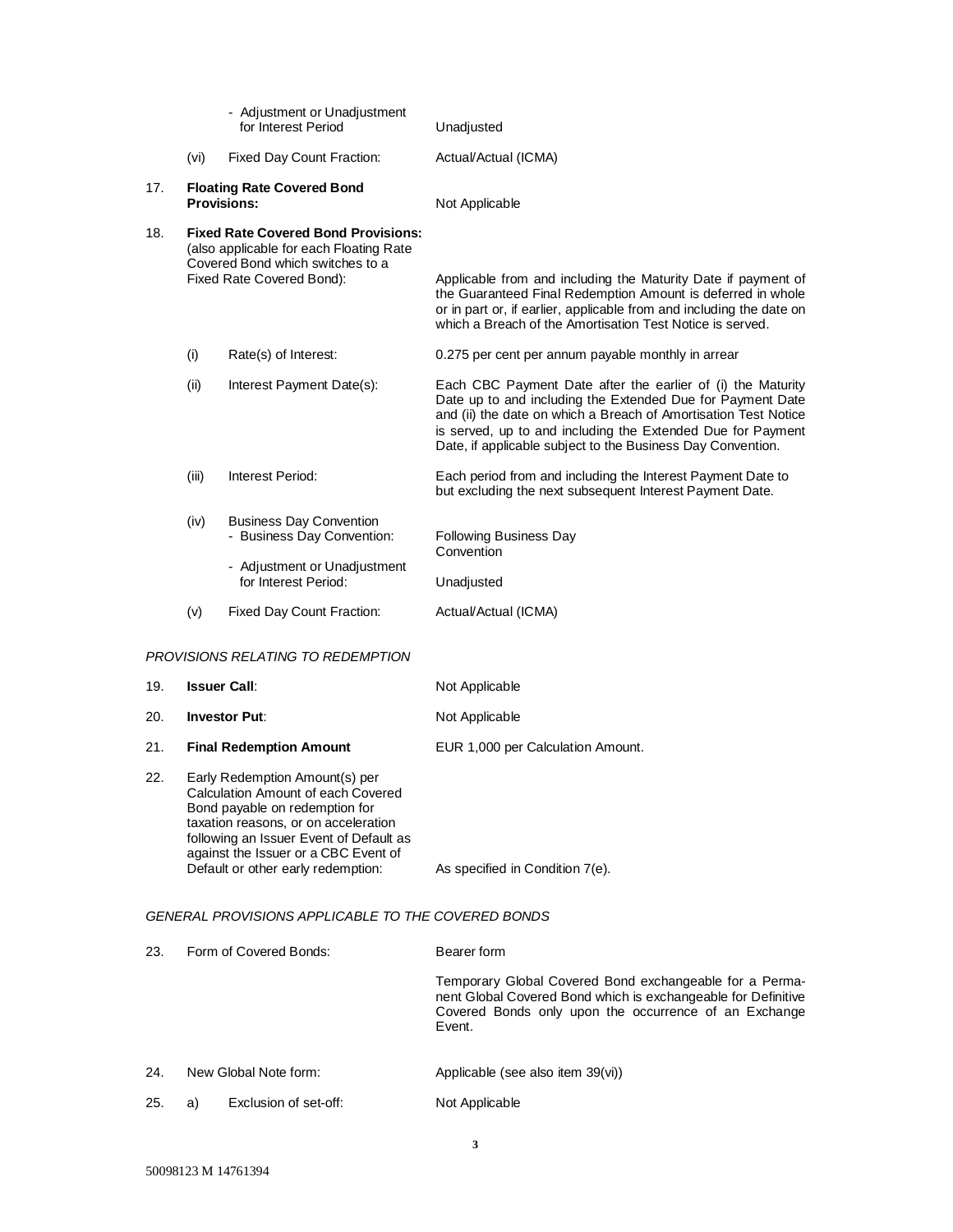|     | b)                                                                                                                     | German Insurers:                                                                  | Not Applicable                                                                                                                                                                           |  |
|-----|------------------------------------------------------------------------------------------------------------------------|-----------------------------------------------------------------------------------|------------------------------------------------------------------------------------------------------------------------------------------------------------------------------------------|--|
| 26. | dates:                                                                                                                 | Additional Financial Centre(s) or other<br>special provisions relating to payment | Not Applicable                                                                                                                                                                           |  |
| 27. | Talons for future Coupons<br>to be attached to Definitive Covered<br>Bonds (and dates on which such Talons<br>mature): |                                                                                   | No                                                                                                                                                                                       |  |
| 28. |                                                                                                                        | <b>Consolidation Provisions:</b>                                                  | The provisions of Condition 18 apply                                                                                                                                                     |  |
|     | DISTRIBUTION                                                                                                           |                                                                                   |                                                                                                                                                                                          |  |
| 29. |                                                                                                                        | Method of distribution:                                                           | Syndicated                                                                                                                                                                               |  |
|     | (i)                                                                                                                    | If syndicated, names of<br>Managers:                                              | <b>BNP Paribas, London Branch</b><br>Credit Suisse Securities (Europe) Limited<br>Landesbank Baden-Württemberg<br><b>NATIXIS</b><br>Coöperatieve Centrale Raiffeisen-Boerenleenbank B.A. |  |
|     | (ii)                                                                                                                   | Stabilising Manager (if any):                                                     | Coöperatieve Centrale Raiffeisen-Boerenleenbank B.A.                                                                                                                                     |  |
| 30. |                                                                                                                        | If non-syndicated, name and address of<br>relevant Dealer:                        | Not Applicable                                                                                                                                                                           |  |
|     |                                                                                                                        | <i>OTHER PROVISIONS</i>                                                           |                                                                                                                                                                                          |  |
| 31. | U.S. Selling Restrictions:                                                                                             |                                                                                   | Reg S Compliance (category 2), TEFRA D                                                                                                                                                   |  |
| 32. | Listing:                                                                                                               |                                                                                   |                                                                                                                                                                                          |  |
|     | (i)                                                                                                                    | Listing                                                                           | Euronext Amsterdam                                                                                                                                                                       |  |
|     | (ii)                                                                                                                   | Admission to trading:                                                             | Application has been made for the Covered Bonds to be admit-<br>ted to trading on the regulated market on the official list of Eu-<br>ronext Amsterdam with effect from 28 April 2015.   |  |
|     | (iii)                                                                                                                  | Estimate of total expenses related<br>to admission to trading:                    | EUR 7,000 (paid by the Issuer)                                                                                                                                                           |  |
| 33. | Ratings:                                                                                                               |                                                                                   | The Covered Bonds to be issued are expected to be rated:                                                                                                                                 |  |
|     |                                                                                                                        |                                                                                   | Standard & Poor's Rating Services: "AAA"<br>Fitch Ratings Limited: "AAA"                                                                                                                 |  |
|     | Registration of Rating Agency:                                                                                         |                                                                                   | Standard & Poor's Rating Services and Fitch Ratings Limited<br>are established in the EEA and registered under Regulation<br>(EU) No 1060/2009, as amended (the "CRA Regulation").       |  |
| 34. | Notification:                                                                                                          |                                                                                   | Not Applicable                                                                                                                                                                           |  |
| 35. | Interests of Natural and Legal Persons Involved in the Issue                                                           |                                                                                   |                                                                                                                                                                                          |  |
|     | Save as discussed in "Subscription and Sale", so far as the Issuer is aware, no person involved in the is-             |                                                                                   |                                                                                                                                                                                          |  |

36. Reasons for the Offer: See "Use of Proceeds" section of the Base Prospectus.

sue of the Covered Bonds has an interest material to the offer.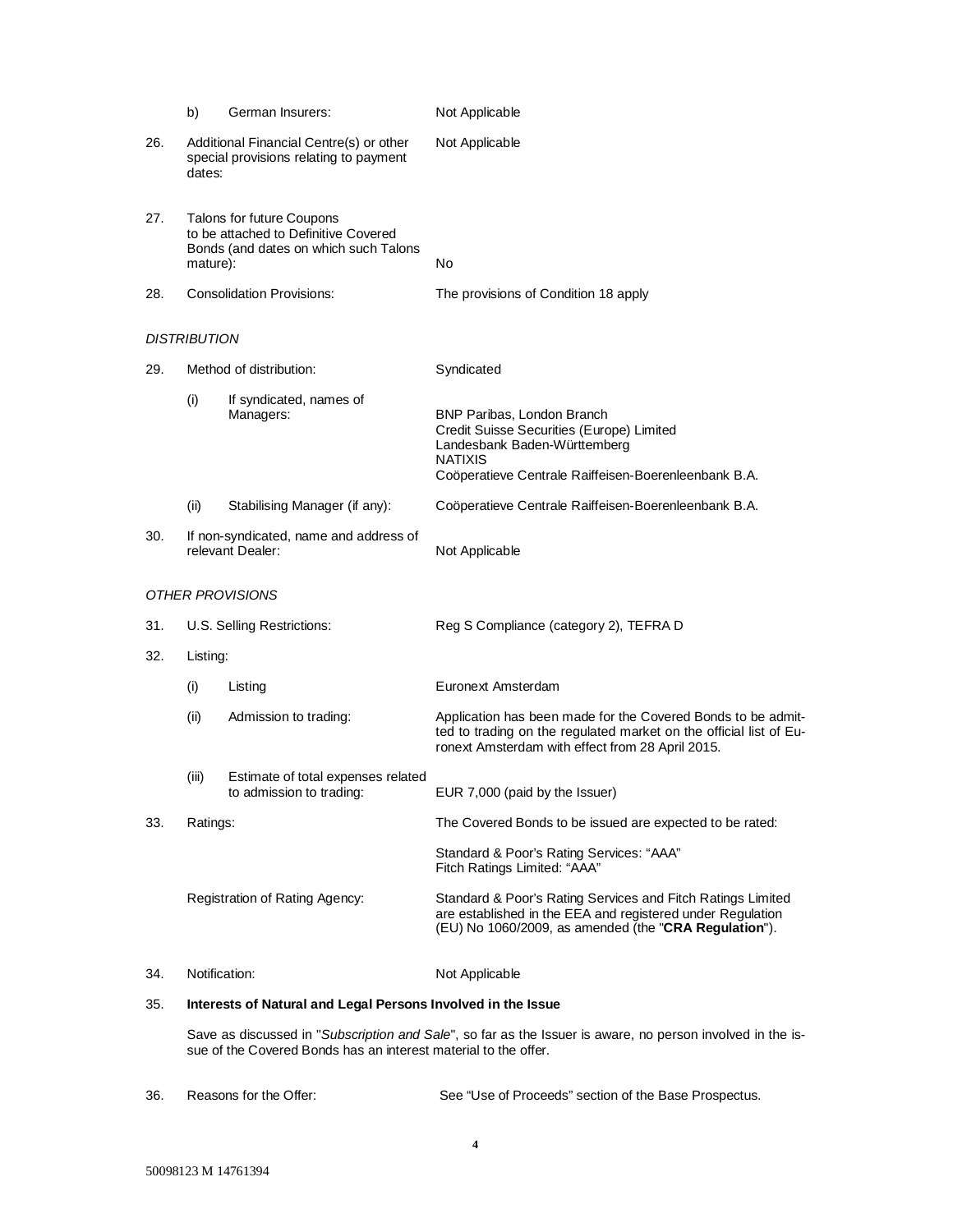# 37. Estimated net proceeds and total expenses

|     | (i)    | Estimated net proceeds:                                                                         | EUR 497,415,000                                                                                                                                                                                                                                                                                                                                                                                                                                                                                                                                  |
|-----|--------|-------------------------------------------------------------------------------------------------|--------------------------------------------------------------------------------------------------------------------------------------------------------------------------------------------------------------------------------------------------------------------------------------------------------------------------------------------------------------------------------------------------------------------------------------------------------------------------------------------------------------------------------------------------|
|     | (ii)   | Estimated total expenses:                                                                       | EUR 7,000 listing costs (paid by the Issuer)                                                                                                                                                                                                                                                                                                                                                                                                                                                                                                     |
| 38. |        | Yield (Fixed Rate Covered Bonds only)                                                           |                                                                                                                                                                                                                                                                                                                                                                                                                                                                                                                                                  |
|     |        | Indication of yield:                                                                            | 0.310%<br>The yield is calculated at the Issue Date on the basis of the Is-<br>sue Price. It is not an indication of future yield.                                                                                                                                                                                                                                                                                                                                                                                                               |
| 39. |        | Operational Information                                                                         |                                                                                                                                                                                                                                                                                                                                                                                                                                                                                                                                                  |
|     | (i)    | ISIN:                                                                                           | XS1224002474                                                                                                                                                                                                                                                                                                                                                                                                                                                                                                                                     |
|     | (ii)   | Common Code:                                                                                    | 122400247                                                                                                                                                                                                                                                                                                                                                                                                                                                                                                                                        |
|     | (iii)  | Fondscode:                                                                                      | Not Applicable                                                                                                                                                                                                                                                                                                                                                                                                                                                                                                                                   |
|     | (iv)   | WKN Code:                                                                                       | A1Z0DR                                                                                                                                                                                                                                                                                                                                                                                                                                                                                                                                           |
|     | (v)    | Other relevant code:                                                                            | Not Applicable                                                                                                                                                                                                                                                                                                                                                                                                                                                                                                                                   |
|     | (vi)   | New Global Note intended to be<br>held in a manner which would<br>allow Eurosystem eligibility: | Yes. Note that the designation "yes" simply means that the<br>Covered Bonds are intended upon issue to be deposited with<br>one of the ICSDs as common safekeeper and does not neces-<br>sarily mean that the Covered Bonds will be recognised as eligi-<br>ble collateral for Eurosystem monetary policy and intraday<br>credit operations by the Eurosystem either upon issue or at any<br>or all times during their life. Such recognition will depend upon<br>the ECB being satisfied that Eurosystem eligibility criteria have<br>been met. |
|     | (vii)  | Offer Period:                                                                                   | Not Applicable                                                                                                                                                                                                                                                                                                                                                                                                                                                                                                                                   |
|     | (viii) | Delivery:                                                                                       | Delivery against payment                                                                                                                                                                                                                                                                                                                                                                                                                                                                                                                         |
|     | (ix)   | Payment:                                                                                        | As agreed between Issuer and Managers                                                                                                                                                                                                                                                                                                                                                                                                                                                                                                            |
|     | (x)    | Settlement Procedure:                                                                           | Not Applicable                                                                                                                                                                                                                                                                                                                                                                                                                                                                                                                                   |
|     | (xi)   | Clearing System:                                                                                | Euroclear/Clearstream Luxembourg                                                                                                                                                                                                                                                                                                                                                                                                                                                                                                                 |
| 40. |        | Additional paying agent (if any)                                                                | Not Applicable                                                                                                                                                                                                                                                                                                                                                                                                                                                                                                                                   |
|     |        |                                                                                                 |                                                                                                                                                                                                                                                                                                                                                                                                                                                                                                                                                  |

### 41. Listing Application

These Final Terms comprise the final terms required to list and have admitted to trading on Euronext Amsterdam the issue of Covered Bonds described herein pursuant to the Programme for the issuance of Covered Bonds of F. van Lanschot Bankiers N.V.